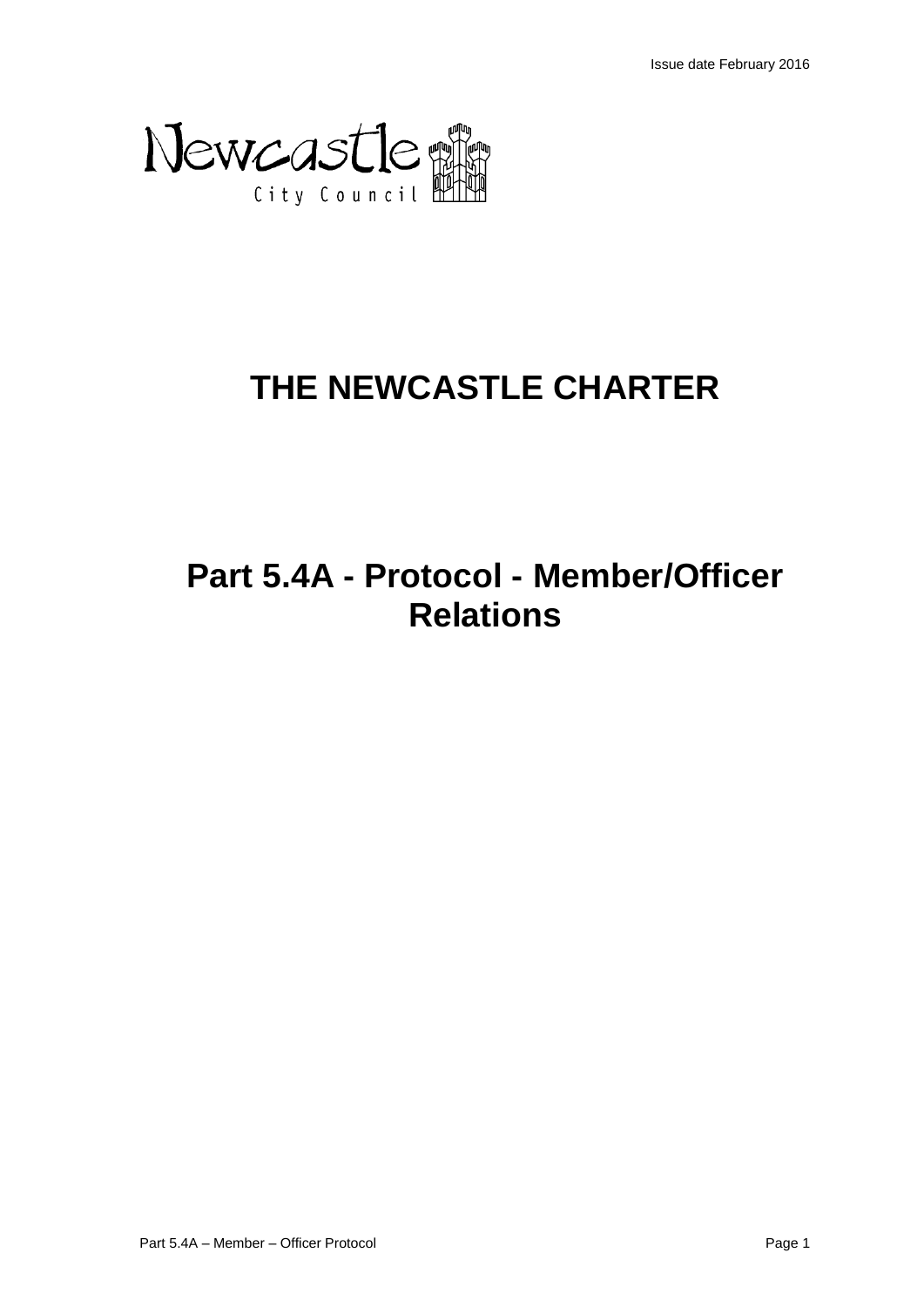## **Notes:-**

## **This constitutes a local protocol breach of which will constitute a breach of paragraph 6 of the Code of Conduct for Members and Voting Co-optees at Part 5.2A.**

It also has to be read in conjunction with

the Code of Conduct for Employees (Part 5.2C of the Newcastle Charter).

## **Authorisation**

The Protocol was approved by City Council on 28 May 2003. Minor changes were made in 2008 to reflect the revised Members' Code of Conduct.

Further changes have been made in 2012 to reflect the new Members' Code of Conduct.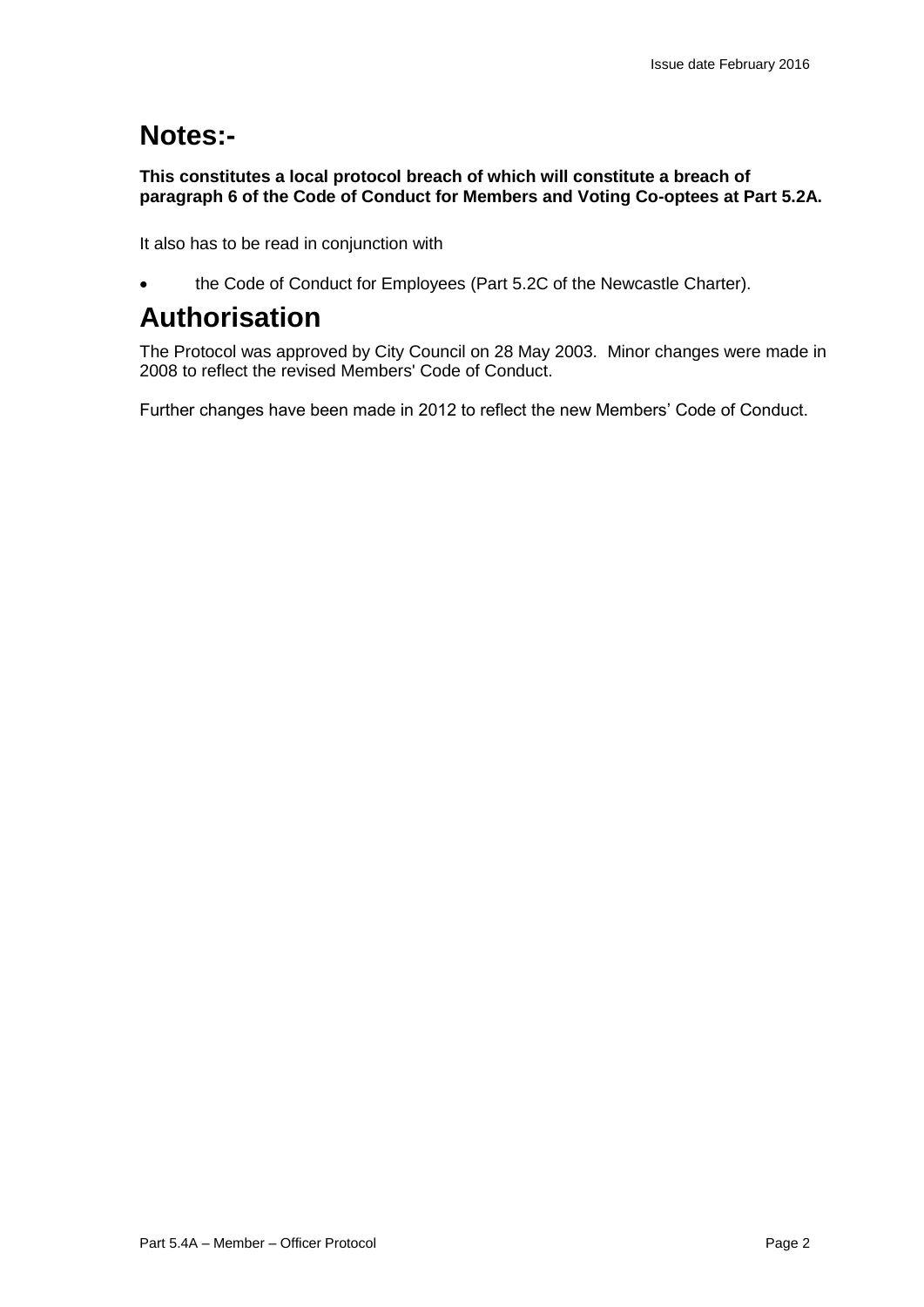## **PROTOCOL - MEMBER/OFFICER RELATIONS**

**The purpose of this Protocol is to provide a guide to good working relationships between Members and Officers. It does not aim to be comprehensive, but is intended to offer guidance on issues which often arise.**

**The provisions of this Protocol apply to all Members which includes both Councillors and voting and non-voting co-optees.**

## 1. **Members and Officers**

- 1.1 Mutual respect and courtesy between Officers and Members is essential to good local government.
- 1.2 Members and Officers need to be clear about their respective roles in the authority and about less clear cut areas. This can only be achieved if there is mutual understanding and good communications.
- 1.3 The working relationship between an Officer and a Member should not be so close as to bring into question the Officer's ability to deal impartially and fairly with other Members.
- 1.4 Neither Members nor Officers should try to take unfair advantage of their position.
- 1.5 Members must not pressurise an Officer to change his or her professional opinion.

Members should not attempt to edit or override any content of a report or other document which Directors and Heads of Service feel it is important to put before the Council or its committees or sub-committees. All Directors and Heads of Service must be able to retain a right to report without undue influence direct to the Council and all Committees where they consider it necessary. The Chief Executive, the Head of Strategic Property and Asset Management, the Assistant Director Legal Services and the Director of Resources also retain a right to report direct to the Council and all Committees where they consider it necessary.

- 1.6 Members must not put pressure on, or seek to intimidate, Officers.
- 1.7 In accordance with the Code of Conduct for Members, Members must not bully any person.
- 1.8 Members must not put an Officer in a position where there would be a conflict between that Officer and his or her Line Manager. Members should not give direct instructions to Junior Officers but should communicate with Senior Officers.
- 1.9 Members must not do anything which may cause the Council to breach any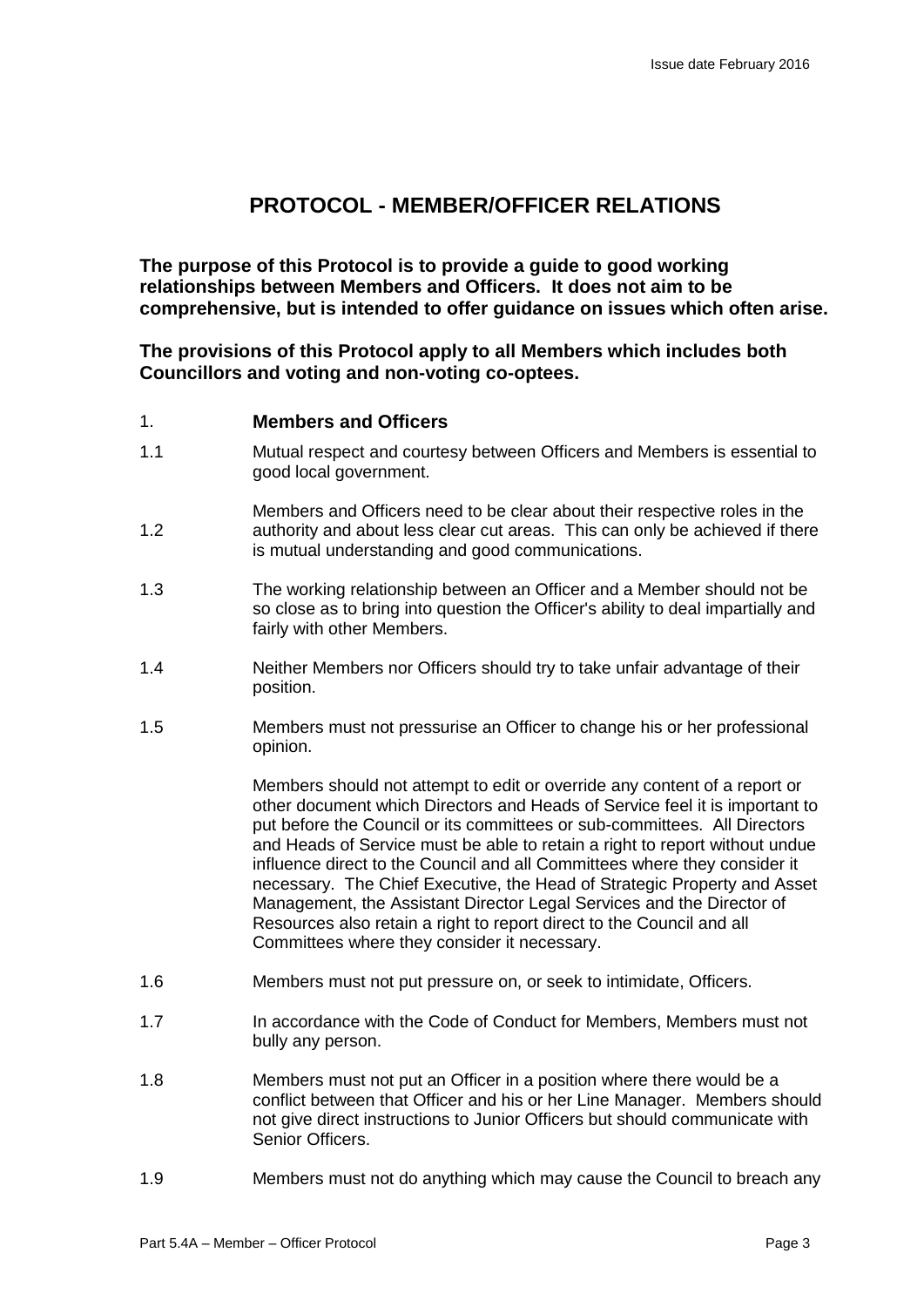of the equality enactments (as defined in section 33 of the Equality Act 2006).

- 1.10 Members should recognise that Officers are required to be politically neutral and serve all Members equally.
- 1.11 Members should be aware that Officers owe a duty to the whole Council. Members must ensure that Officers are not put in a position that prejudices their overall duty.
- 1.12 Members are required to take the advice of Officers into account.
- 1.13 Officers should understand that the key roles of Members are to define the values of the Council and to decide policy priorities.
- 1.14 Officers are to follow the Council's policies.
- 1.15 Members and Officers together must establish the best way to put the values of the Council into practice and to implement policy.
- 1.16 Officers have to advise Members from time to time that a certain course of action cannot be carried out. Members sometimes assume that this is a case of Officers deliberately obstructing the wishes of politicians. In fact this is hardly ever the case. Officers are employed to give unbiased professional advice even if it is not what Members want to hear. They do this as much for the protection of Members as for any other reason. However, the mark of an effective Officer is that if they do have to give negative advice, this will be accompanied by suggestions as to how Members might achieve some or all of their objectives in other ways. Such Officers are invaluable to any Council.
- 1.17 In certain extreme situations those Officers who have specific legal responsibilities may have to intervene in ways which Members may not be happy about (see Section 7.2).

#### 2. **Officer conduct or issues of capability**

- 2.1 Members should not raise issues about the conduct or capability of an Officer (or Officers) in public as Officers cannot respond in public.
- 2.2 If a Member has a concern about the conduct or capability of an Officer, he or she should raise the matter privately with the appropriate Director or Head of Service. Any concern about a Director should be raised privately with the Chief Executive. Any concern about the Chief Executive should be raised privately with the Assistant Director Legal Services as Monitoring Officer.

#### 3. **The Council's Role as Employer**

- 3.1 In their dealings with Officers, Members should recognise and have regard to the Council's role as employer. Members should be aware that Officers could rely on inappropriate behaviour of a Member in an employment case against the Council.
- 3.2 A Member should not act as the "friend" of an individual in a staffing matter.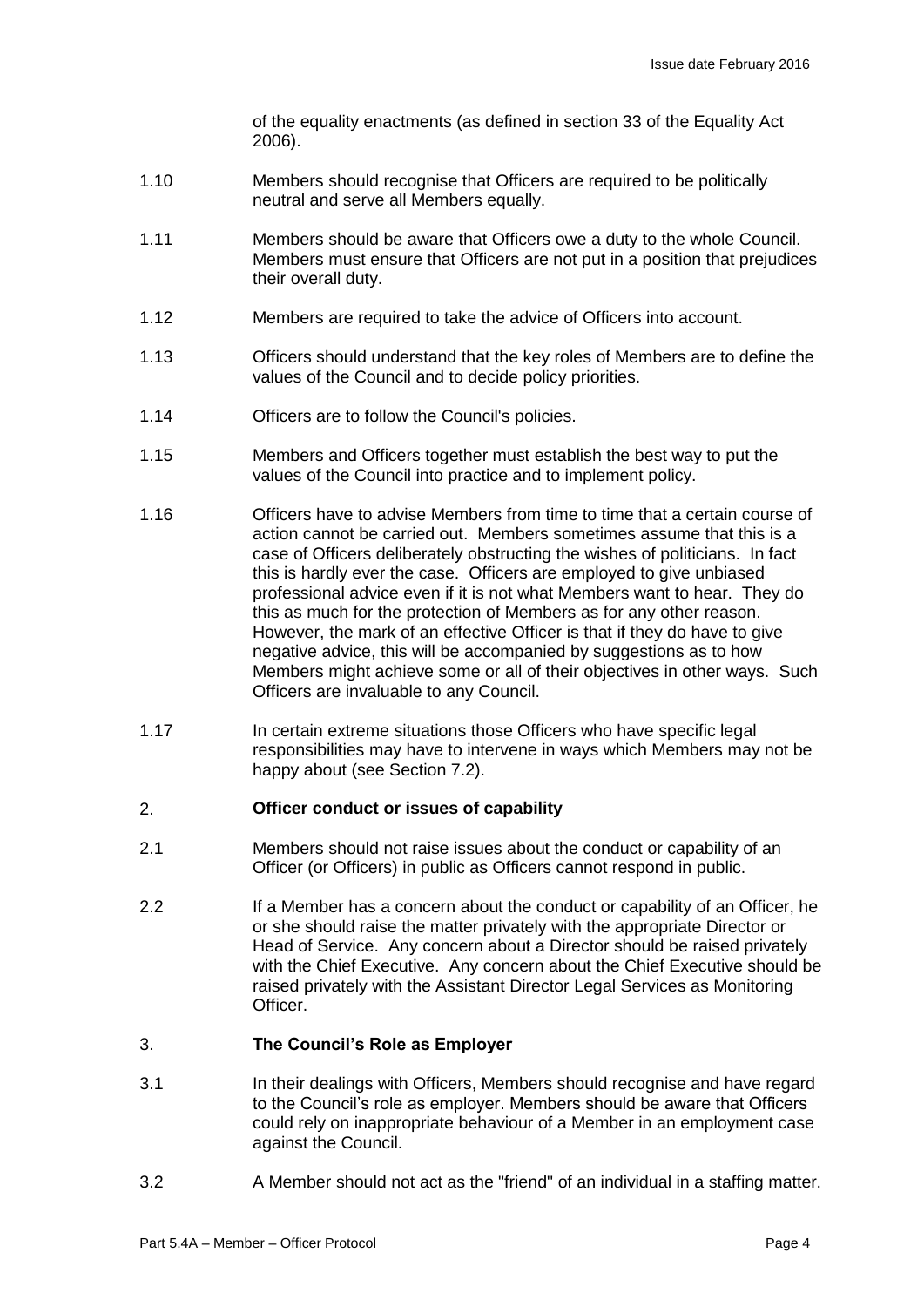- 3.3 Members should avoid being involved in and lobbying over staffing matters.
- 3.4 Members will be aware that Standing Order 41(b) of the Newcastle Charter provides:-

*"A member of the Council shall not solicit for any person any appointment under the Council, but this shall not prevent a member from giving a written testimonial of a candidate's ability, experience, or character for submission to the Council with an application for appointment".*

3.5 Members will be aware that Standing Order 42 of the Newcastle Charter includes the following provision as to disclosing any relationship with a candidate for an appointment with the Council:

> *"(a)…Every member and senior officer of the Council shall disclose to the Service Manager Democratic Services any relationship known to him/her to exist between himself/herself and any person whom he or she knows is a candidate for an appointment under the Council. The Service Manager Democratic Services shall keep a register of such disclosures*

> *(c) For the purpose of the Standing Order "senior officer" means any officer under the Council so designated by the Council, and persons shall be deemed to be related if they are husband and wife or if either of them or the spouse of either of them is the son or daughter or grandson or granddaughter or brother or sister or nephew or niece of the other, or of the spouse of the other."*

#### 4. **Members involvement in staff appointments**

- 4.1 Part 4G of the Newcastle Charter includes the following provision:-
	- *"D OTHER APPOINTMENTS*
	- *(a) Officers below deputy chief officer. Appointment of officers below deputy chief officer (other than assistants to political groups) is the responsibility of the head of paid service or his/her nominee, and may not be made by councillors.*
	- *(b) Assistants to political groups. Appointment of an assistant to a political group shall be made in accordance with the wishes of that political group."*

The appointment of Officers below Deputy Chief Officer (other than assistants to political groups) is therefore the responsibility of the Chief Executive as Head of Paid Service or his/her nominee and may not be made by Members.

Members may therefore be involved in appointing senior posts (employed on JNC or Chief Officers terms or equivalent) operating at Head of Service level and reporting directly to the Chief Executive or a Director. Members are referred to the list of such posts where Members may be involved in

*.*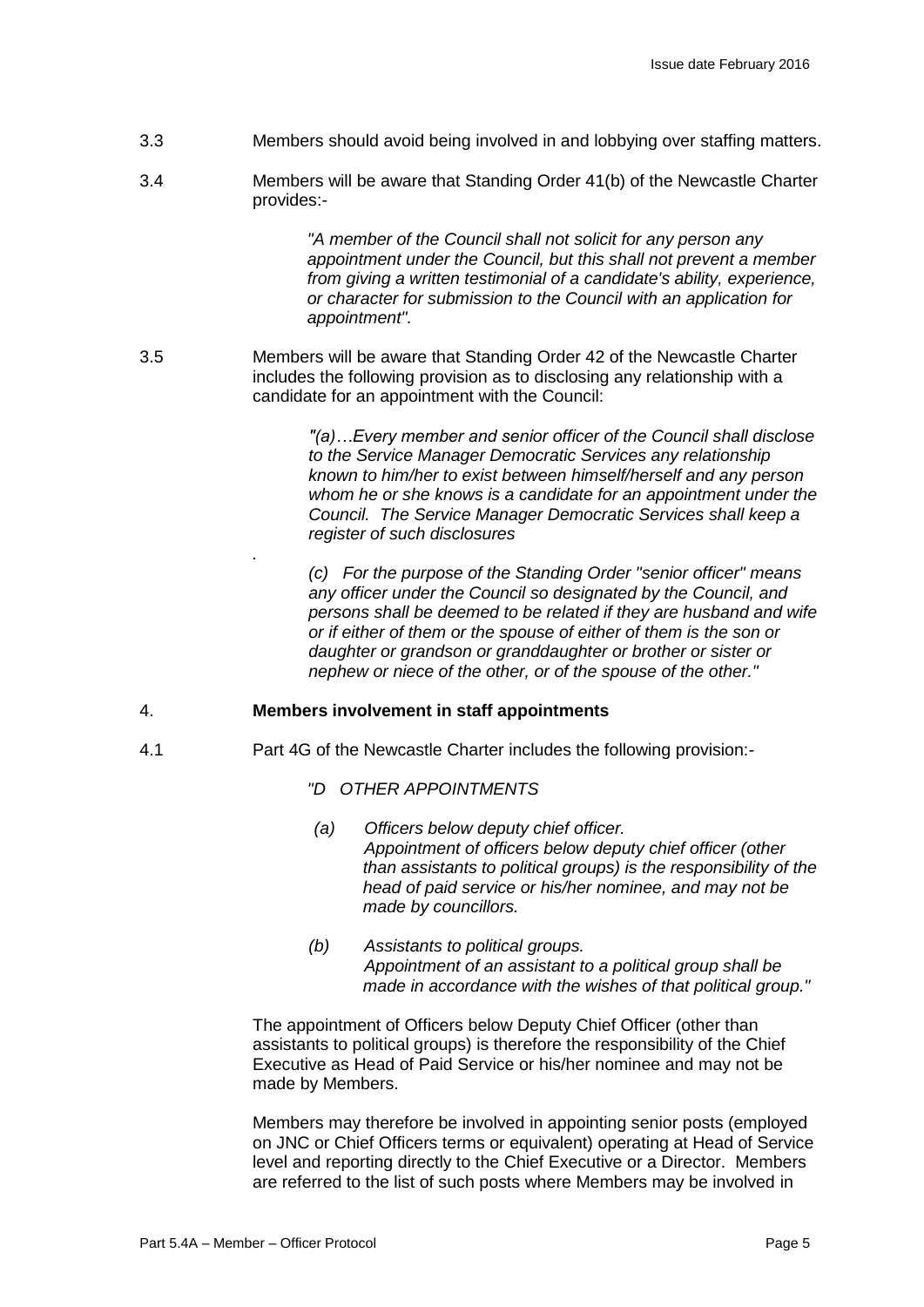recruitment and selection in the Newcastle Charter. (That list is reviewed on a rolling basis).

#### 5. **Officers and Political Groups**

- 5.1 Members cannot insist that Officers go to meetings of political groups.
- 5.2 If Officers give advice to political groups, this will be limited to Council business only, and not party or group business. Any such advice will be available to each political group.
- 5.3 Officers must respect the confidentiality of any political group discussions
- 5.4 If the political group meeting includes non-Councillors, Members should be aware that Officers may not be able to provide the information and advice they would to a meeting of Councillors. (Those non-Councillors will not be bound by the Code of Conduct for Members, and Officers may therefore need to withhold confidential information).
- 5.5 Officers in Legal Services and Democratic Services are available to give Members confidential advice on constitutional or procedural matters about the proceedings of Council and other committees, including commenting on motions and notice of amendments and advice on declaration of interests. However, any such advice is without prejudice to the responsibility of the Lord Mayor or Chair of the meeting to give rulings on questions of order.

#### 6. **Confidentiality**

- 6.1 In accordance with the Code of Conduct for Members, a Member must not disclose information given to him/her in confidence, or information which he/she believes or ought reasonably to be aware is of a confidential nature, unless -
	- (i) he/she has the consent of a person authorised to give it;
	- (ii) he/she is required by law to do so;
	- (iii) the disclosure is made to a third party for the purpose of obtaining professional advice, provided that the third party agrees not to disclose the information to any other person; or
	- (iv) the disclosure is reasonable and in the public interest and made in good faith.
- 6.2 Confidential Committee papers (pink papers) are to be treated as confidential information unless the relevant Committee resolves not to exclude press and public. Members are reminded that the author of the report makes the initial decision as to whether or not the papers are to be treated as confidential. The decision as to whether they remain confidential is for the Committee. Other information may be confidential because to disclose it would be against the Council's or the public interest. Information may also be confidential because of the circumstances in which it was obtained.
- 6.3 Information and correspondence about an individual's private or business affairs will normally be confidential.
- 6.4 The Code of Conduct for Members and Voting co-optees on the use of Council equipment includes the following provision:-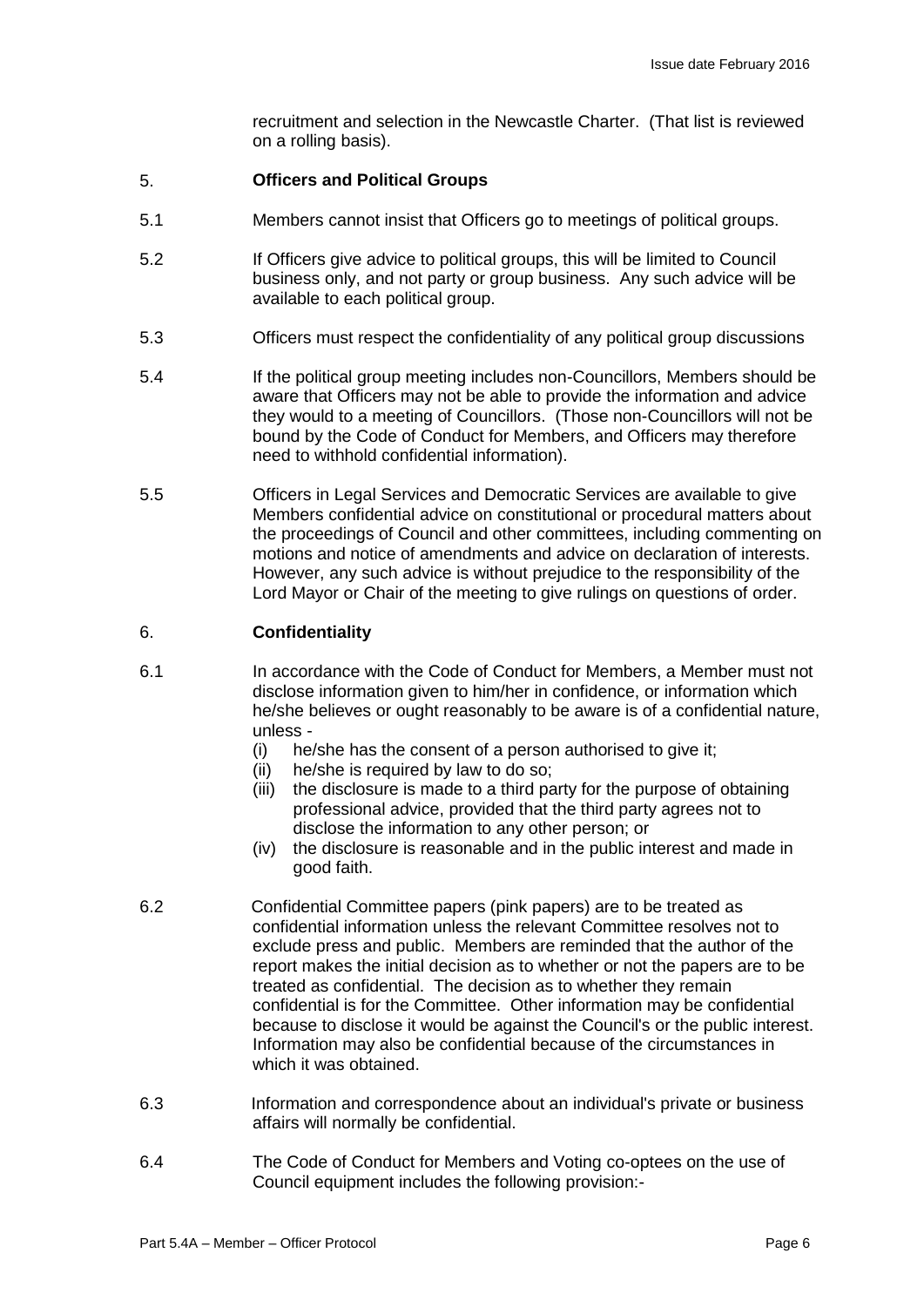*"Members have the same responsibilities as Council employees for confidentiality and security of citizen personal data held by the Council.*

*The council is potentially liable for any breach of the data protection principles by members whilst acting in their official capacity.*

*Members are personally liable for all other breaches and a number of Councillors have been prosecuted for:*

- *misuse of personal data obtained in their official capacity.*
- *deliberate/accidental disclosure to a third party without the consent of the data subject.*
- *deliberately obtaining citizen personal data for political use.*

*Members are covered by the council notification when they access/process council-held personal data for official purposes.*

*Individual members keeping records of surgery appointments, dealing with citizen complaints, etc., are data controllers in their own right. The Council will secure registration of Members as data controllers with the Information Commission for which an annual fee is paid.* 

*Members exempt from notification must nevertheless comply with all other provisions of the Act.*

*When campaigning for election or otherwise acting on behalf of a political party, members should be covered by the party's notification."* 

The annual fee referred to above is paid by the Council. Such registrations must be kept up to date so any change in Members' record keeping should be notified to the Service Manager Democratic Services in order that the appropriate adjustments might be made.

- 6.5 Officers should make it clear to Members if they are giving them confidential information. If a Member is not sure whether information is confidential, he or she should ask the relevant Officer, but treat the information as confidential in the meantime.
- 6.6 Any Council information provided to a Member must only be used by the Member in connection with the proper performance of the Member's duties as a Member of the Council.
- 6.7 If a Member receives confidential information and considers it should be disclosed to another person because it is reasonable and in the public interest to do so then he or she must first consult with the Assistant Director Legal Services as Monitoring Officer and shall not disclose the information without having regard to any advice given by that officer.

#### 7. **Consultation with Monitoring Officer/Chief Finance Officer**

7.1 If there are any issues of legality, maladministration, financial impropriety or probity, or if Members are in any doubt as to whether decisions are or likely to be contrary to the Council's policy, budget or the law, Members are required to consult with the Assistant Director Legal Services as Monitoring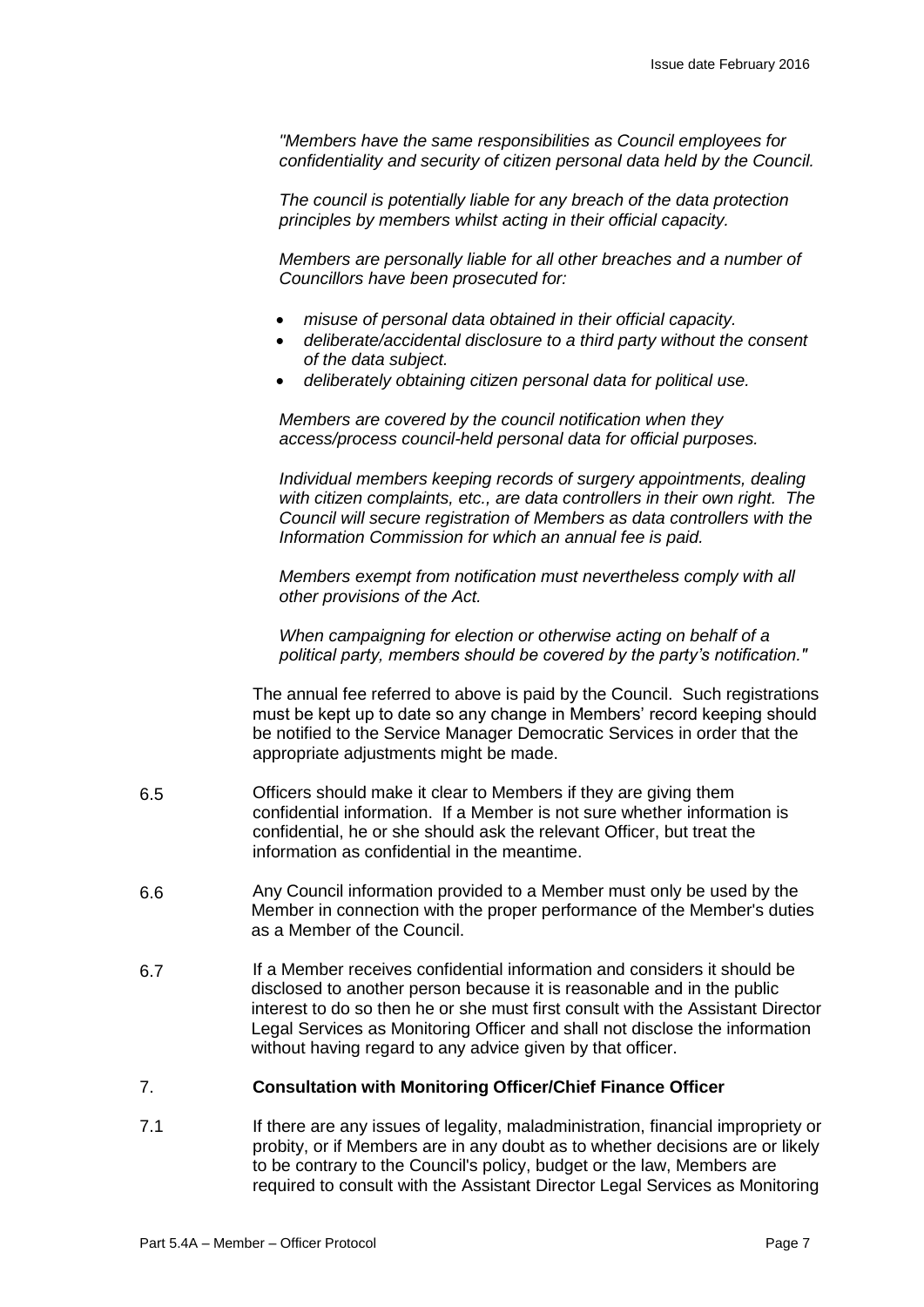Officer or the Director of Resources as Chief Finance Officer as appropriate.

#### 8. **Officer Relationship with Leader and Cabinet Members, Senior Members of the Opposition Group, and Chairs of Scrutiny committees and non-Executive Committees**

- 8.1 The working relationship between Senior Officers and the Leader/Cabinet Members/Senior Members of the Opposition Group/Chairs of Scrutiny committees and non-Executive Committees will necessarily be a close one. However, the relationship must not be so close as to compromise an Officer's duties to all Members or to bring into question the Officer's impartiality.
- 8.2 Good communications will be achieved through regular meetings and briefing arrangements between Senior Officers and these Members.

#### $\mathsf{Q}$ **Ward Members and Officers**

- 9.1 Officers will support Ward Members in the performance of their community leadership/representative role.
- 9.2 The Protocols on the Exercise of Officer Delegations in the Newcastle Charter (Part 3) include the following provisions:-

*"14. Delegated Officers should proceed on the basis that they should consult with Cabinet members/chairs and ward members unless they have good reasons for not doing so ie they are satisfied that the decision (a) involves purely administrative or operational issues with no significant direct impact on local services or residents, with any expenditure being within existing budgets or (b) otherwise has no implications about which the Cabinet member/chair or any ward member is likely to be concerned. If Delegated Officers decide not to consult, they should record their reasons on the record of the decision. Even if a Delegated Officer decides not to consult, because for instance the decision will have no significant impact on local services or residents, s/he should ensure ward members are at least notified of any changes which will affect local services or residents.* 

*If during consultation there is any significant member disagreement with the proposed decision, the Delegated Officer should generally seek the view of a more senior Delegated Officer or the relevant Cabinet Member before deciding on the issue.* 

*15. Where ward members are consulted individually, all the members in the ward should be consulted unless the ward members have jointly indicated that it is not necessary to do so. If a decision affecting a ward has wider implications for the city, the relevant Cabinet member/chair should also be consulted.* 

*16. Directorates should establish procedures to manage the consultation process in an effective manner and try to avoid ad*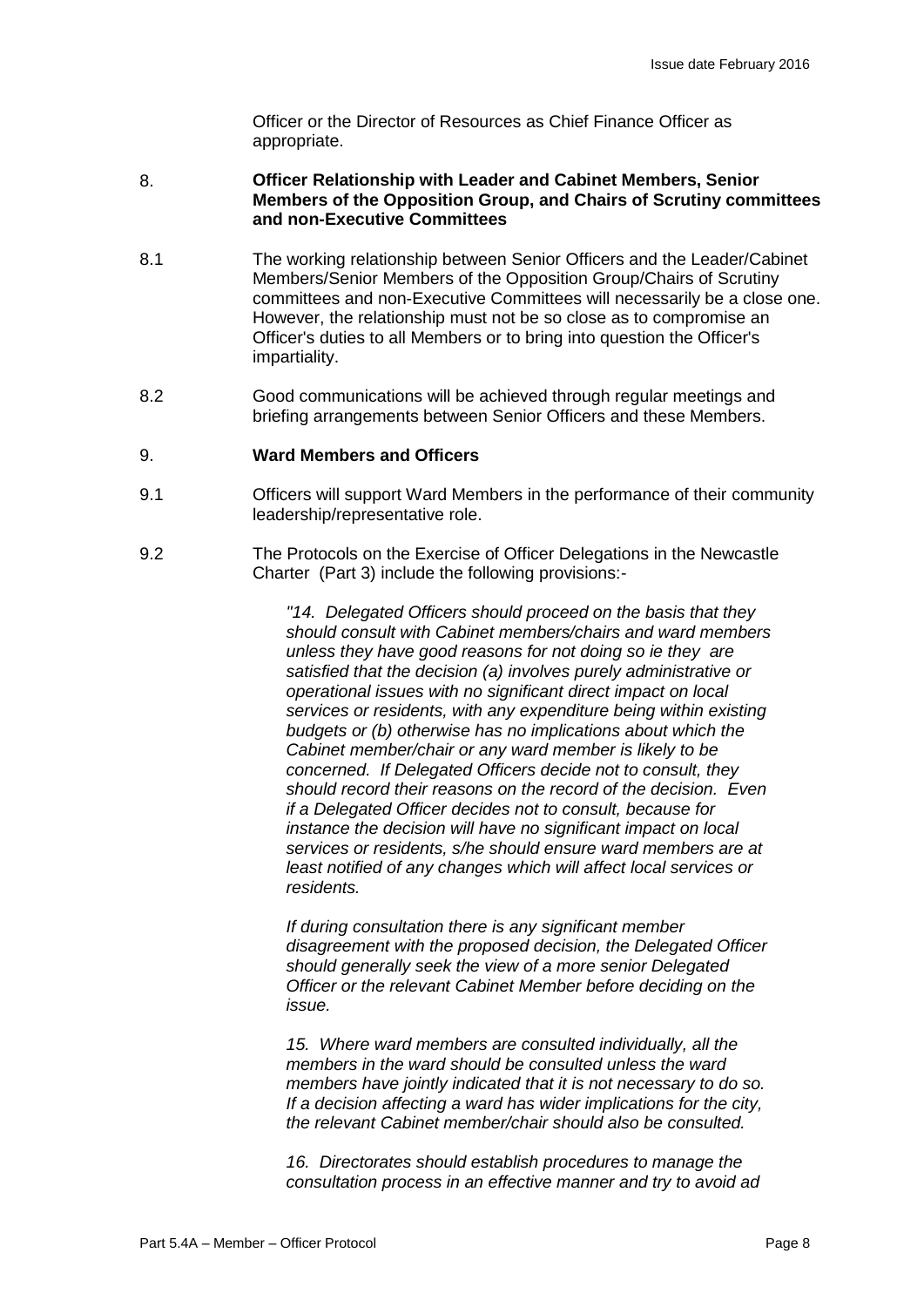*hoc consultation exercises. Examples might be regular bulletins. Directorates should also consider the possibility of consultation taking place through Ward Committees. Any consultation with members should be carried out, or at least recorded, in writing and in a way which ensures the relevant members clearly understand what they are being consulted about."*

#### 10. **Officer Relationship with Members of Scrutiny Committees**

- 10.1 Scrutiny committees should seek the advice of the Assistant Director Legal Services as Monitoring Officer or the Director of Resources as Chief Finance Officer as appropriate if there are any doubts as to whether decisions are or likely to be contrary to the Council's policy, budget or the law.
- 10.2 Members are referred to the detailed rules set out in the Scrutiny Committee Procedure Rules in Part 4E of the Newcastle Charter.
- 10.3 Key issues are:-
- 10.3.1 Scrutiny committees should not request the attendance of a Junior Officer to give evidence but should direct requests to the relevant Director or Head of Service.
- 10.3.2 When Officers are asked to give evidence before a scrutiny committee, questions should be confined as far as possible to questions of fact and explanation of a professional opinion relating to policies and decisions. Officers are to respond to Members' questions in an open, constructive and helpful manner. Officers must not mislead or be economical with the truth. Members must treat Officers with respect and must not question Officers in a hostile manner.
- 10.3.3 Where it considers it appropriate, the scrutiny committee may ask Directors or Heads of Service to explain advice they have given to Members and explain any decision(s) they may have taken under delegated powers. Any private or confidential matter must be dealt with in a private or confidential manner.
- 10.4 Officers may be expected to support Cabinet Members who attend scrutiny committee.
- 10.5 Officers are required to assist the scrutiny committees in the delivery of their roles. The Chair and Members of the Committee, as with all Councillors undertaking scrutiny, will however have to be aware of the resource consequences of any proposals. In some cases requests for research in pursuit of scrutiny may have to be refused on grounds of expense or time.
- 10.6 Each scrutiny committee will have a Principal Officer Advisor and a designated Democratic Services Officer to support its operations. Other Officers should also assist the work of the Committee in order that they can fulfil their role and responsibilities.

### 11. **Officer relationship with Members of quasi-judicial committees**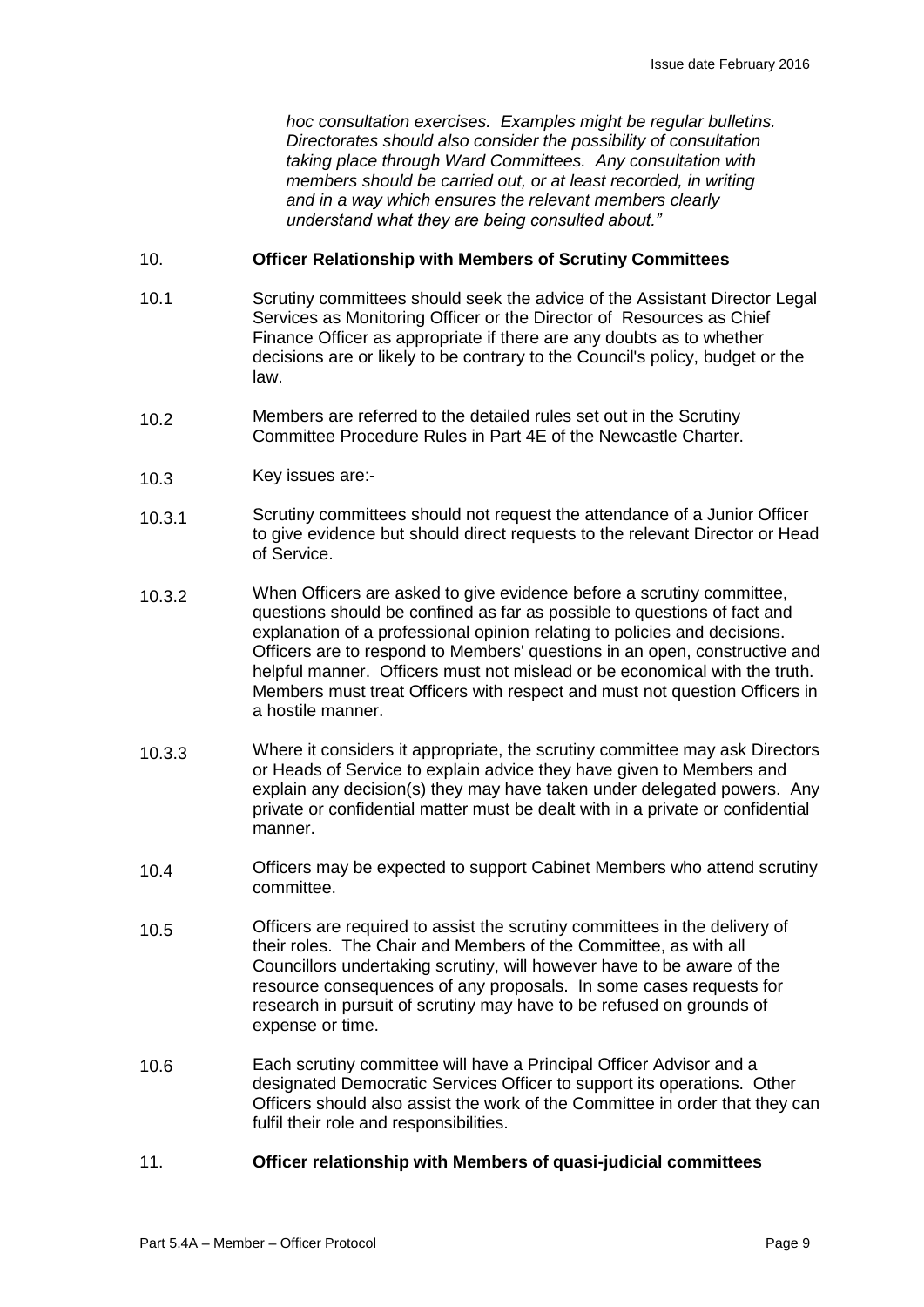Members will be aware of the special rules about quasi judicial committees which are dealt with in separate protocols. Members are therefore referred to the Code of Practice – Planning Matters in Part 5.4C, the Regulatory and Appeals Protocol in Part 5.4D and the Licensing Protocol for Licensing Committee in Part 5.4E.

### 12. **Member access to documents and information**

Members will be aware that the relevant rules are set out in the Access to Information Procedure Rules in Part 4B of the Newcastle Charter.

#### 13. **Officer relationship with the Lord Mayor and Sheriff**

- 13.1 Officers should give honest and impartial advice to the Lord Mayor and the Sheriff and make all relevant details available to them, particularly in relation to, and in order to assist with the fulfilment of their responsibilities to uphold and promote the purposes of the Constitution; to interpret the Constitution when necessary and to preside over meetings of the Council.
- 13.2 All officers of the Council should, so far as it is reasonably practicable to do so, seek to support the Lord Mayor and the Sheriff with the promotion of public involvement in Council activities and civic and ceremonial events, but should always bear in mind that they must remain impartial at all times, and that, first and foremost, they are accountable to the whole Council.

#### 14. **Correspondence**

- 14.1 Official letters on behalf of the Council should normally be sent out in the name of the relevant Officer, Cabinet Member, or the Lord Mayor and Sheriff, rather than in the name of a Member. In certain circumstances it may be appropriate for a letter to go out in the name of the Member, for example, making representations to an MP.
- 14.2 If a Member writes to an MP making representations, that Member should make it clear in the letter whether he or she is expressing the views of the Council or the views of the relevant political group, or their personal views.
- 14.3 An Officer should not normally copy correspondence between an Officer and a Member to another Member. If it is necessary to copy correspondence (other than correspondence which a Member has said is confidential) to another Member, the Officer should tell the original Member. A system of silent or "blind" copies is not acceptable.
- 14.4 If an Officer has to reproduce a conversation with a Member in correspondence, then that correspondence should be copied to the relevant Member.

#### 15. **Contracts**

- 15.1 Subject to 15.2, Members are reminded that they have no authority to enter into contracts, or grant permissions, on behalf of the Council.
- 15.2 The Leader has delegated power to make executive decisions to any individual member of the Cabinet.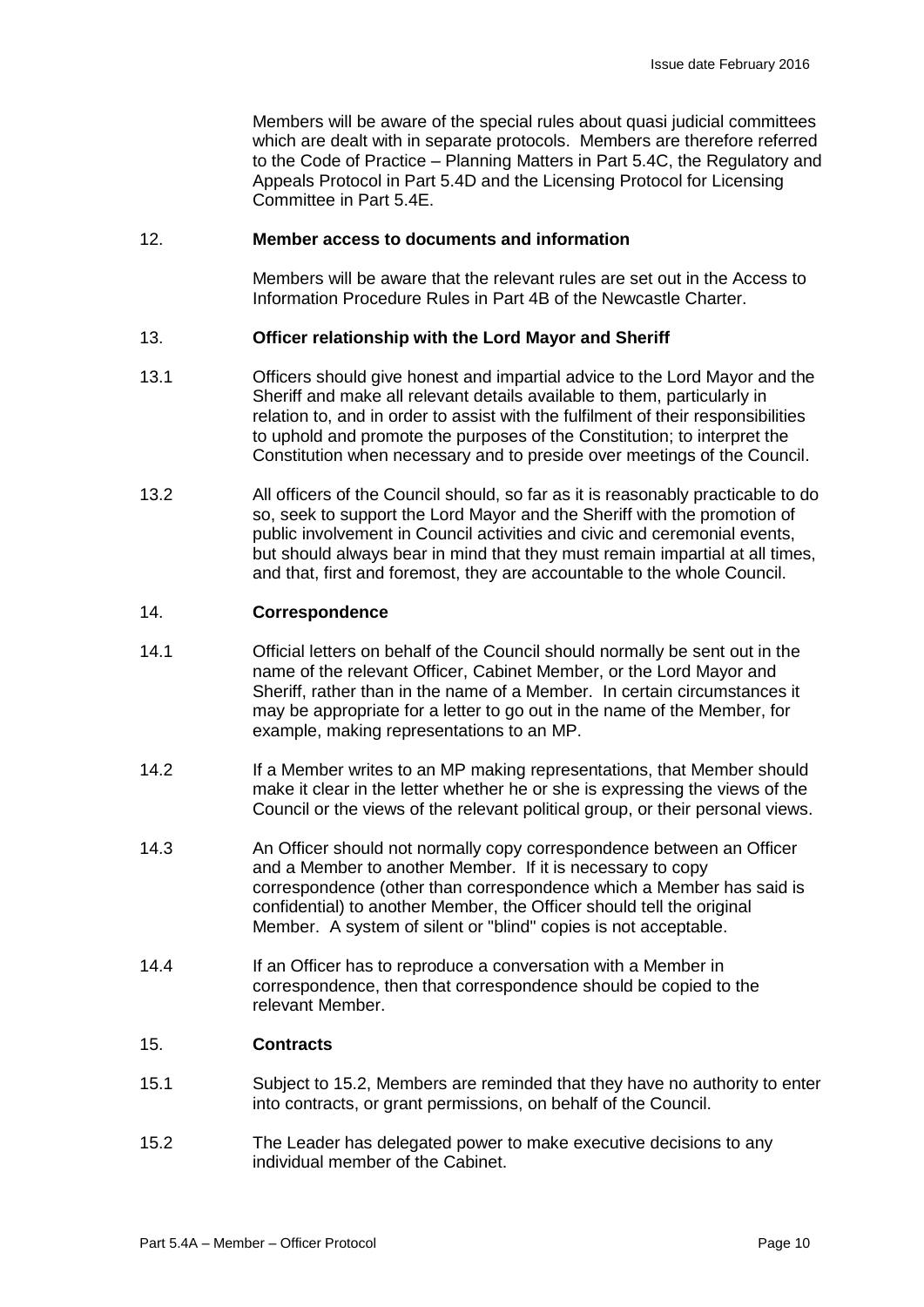## 16. **Membership of Outside Bodies**

Members are reminded that any invitations to join an outside body as a representative of the Council must be approved by Cabinet or the appropriate Committee.

#### 17. **Council Property**

- 17.1 Members do not have a general right to visit Council premises or land not open to the public. However, depending on his or her role, a Member may be entitled to visit those premises or lands for specific purposes, for example, scrutiny.
- 17.2 If Members do visit a Council property, they must make themselves known to the person in charge on arrival, and carry or wear their Council ID throughout the visit.

## 18. **Ceremonial and Civic Events**

Ceremonial and Civic Events are organised by the Lord Mayor's Office, attendance being by invitation. It is up to the individual concerned to decide whether or not to attend depending on the circumstances.

#### 19. **Public Meetings**

- 19.1 Members may wish Officers to attend public meetings to give them support. This is acceptable subject to the following conditions -
	- (i) Officers cannot be involved in a political debate.
	- (ii) Officers will not normally attend in the period before elections. (See also section 21 which deals with business during election period).
	- (iii) The Officer's attendance must first be approved by the appropriate Director or Head of Service.
- 19.2 It is the duty of the Member presiding at the public meeting to protect any persons (including Officers) who attend that meeting from aggressive or hostile action by others at the meeting.
- 19.3 The Member presiding at the public meeting also has a duty to deal with any discriminatory behaviour, harassment or bullying by persons present at the meeting (including other Members, Officers and members of the public).

#### 20. **PR Issues**

- 20.1 The guiding principles about the publication of publicity material and the issuing of press releases by Officers are found in the Local Government Act 1986 and the revised Code of Recommended Practice on Local Authority Publicity. This prohibits Councils from publishing any material which seems designed to affect public support for a political party.
- 20.2 Publicity should not be party political.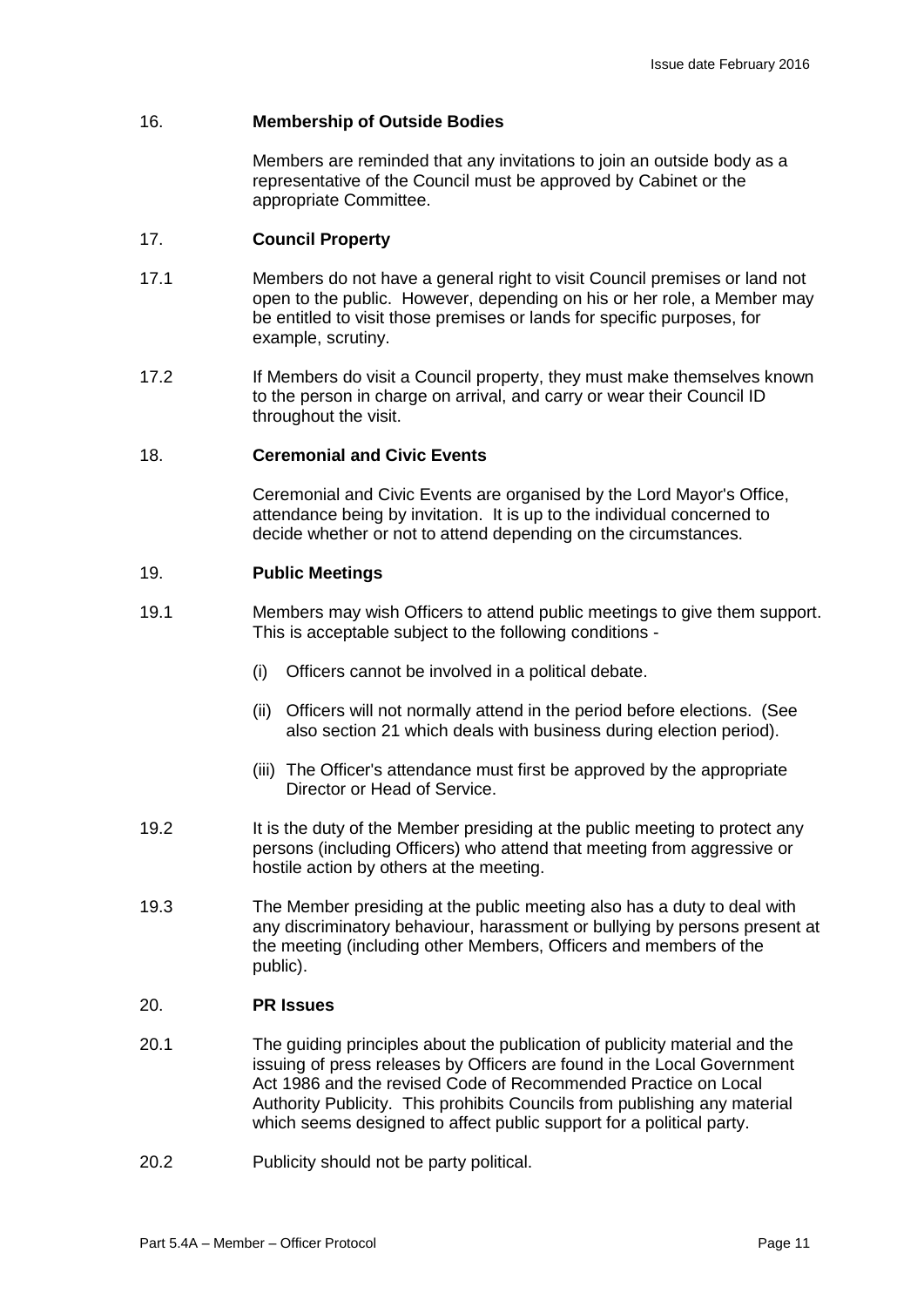- 20.3 Official news releases and official press statements should only be sent out through the Press Office in the Communications and Marketing Unit.
- 20.4 Any interviews to be given by a Member (where he or she is to appear as a Council spokesperson) should be managed by the Press Office in the Communications and Marketing Unit.

#### 21. **Business During Election Period**

- 21.1 Members are reminded that special rules apply to local authority publicity during an election period. The rules are contained in the Code of Recommended Practice on Local Authority Publicity ("the Code").
- 21.2 The key provisions of the Code relate to the period between the Notice of an Election and the election itself, the Code requiring that proactive publicity of candidates and others directly involved in the election should be avoided. Publicity should not deal with controversial issues or report views, proposals or recommendations in such a way as to identify them with individual Members or groups of Members. The Code recognises, however, that the work of the Council must continue during the election period, and that it is acceptable for the Council to respond to issues as they arise, provided that the publicity is balanced and not construed as party political. In exceptional circumstances, Members holding key positions and who are seeking re-election should be able to make public comments provided that any such comments are associated with their special responsibilities. Such comments must not be used or perceived to be used as part of their candidature. For this reason, the Code stresses that proactive events arranged during the election period should not involve Members seeking re-election.
- 21.3 Members are reminded that it has been the Council's policy to enforce the Code from the last working day before the publication of the Notice of Election.
- 21.4 From the last working day before the publication of the Notice of Election, any meetings which might be regarded as contentious should be avoided. Meetings operating to fixed cycles can continue and Members standing for re-election are free to attend provided that they are not perceived as using such meetings as an opportunity to advance their own campaign. Otherwise, there is a risk that in the event of any complaints being received and upheld, the costs of that particular meeting could be regarded as counting against the candidate's election expenses.
- 21.5 On the same basis, no publicity material containing photographs of or personal information relating to a Councillor seeking re-election should be issued after the last working day before the publication of the Notice of Election. Photographs of Councillors seeking re-election should also not be displayed on, for example, community notice boards during the election period to avoid any accusation of the Council supporting an individual member's campaign.

#### 22. **Sanctions**

22.1 A breach of this protocol by a Member will amount to a breach of the Code of Conduct for Members (Part 5.2A) and lead to complaints to the Assistant